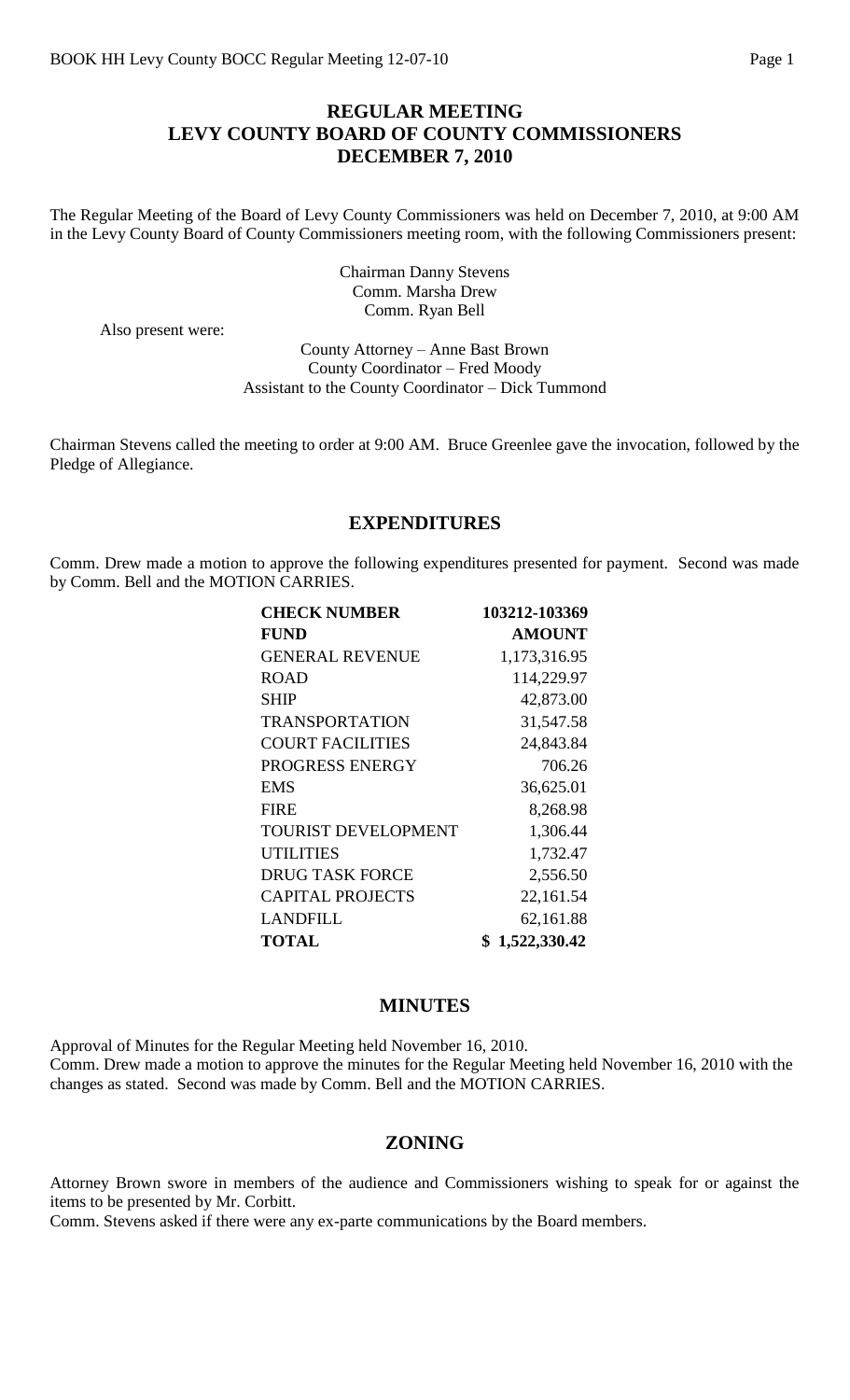<sup>1.</sup> Comm. Stevens stated he had ex-parte communication regarding the Special Event item.  $2$ Comm. Drew stated she had ex-parte communication also on the Special Event.

#### Rob Corbitt, Director

A. SEP 3-10, Special Event "Return to Rosewood."

Mr. Corbitt presented and requested Board approval of SEP 3-10, Special Event "Return to Rosewood", a memorial event on January 2, 2011 from 8:00 A.M. to 5:00 P.M by property owners James Cornett and Marvin Dunn. The number of people expected to attend will be between 50 to 200. Parking will be handled on the property and along the limerock road.

The Commissioners had concerns regarding parking and emergency vehicle accessibility.

Mr. Dunn spoke and addressed the parking issue and stated there would be eight people available, four of which would handle the parking. He stated he is expecting 100 vehicles or less. Mr. Dunn asked for amendment to the Special Event to include Tony's Seafood to provide clam chowder, coffee and cold drinks.

Comm. Drew stated she was concerned with the site plan as presented. She requested a more detailed site plan.

The Commissioners asked if Mr. Dunn could give parking options and provide a more detailed site plan at the next meeting before they will make a decision. The Commissioners will need the paperwork by Monday of next week to allow staff time to review.

B. Ha.Va. 9-10, Hardship Variance, Kooi.

Mr. Corbitt requested Board approval of Ha.Va. 9-10, Hardship Variance by Ailien R. and Jack R. Kooi to allow for a second dwelling in order for a family member to care for her husband.

There was discussion as to whether or not they would be a University Oaks water system customer and the need for an easement to be recorded.

Atty. Brown stated her office will get an easement ready to record by the end of the week.

Comm. Stevens asked if there was anyone wishing to speak for or against the Hardship Variance. Mr. Corbitt asked if it would be necessary to record the Hardship Variance. The Commissioners agreed it would not need to be done at this time, but would be discussed at a later date.

Comm. Drew made a motion to approve the Hardship Variance as requested. Second was made by Comm. Bell and the MOTION CARRIES.

C. FP 2-10, Final Plat "Blackwell Estates."

Mr. Corbitt requested Board approval of FP 2-10, Final Plat "Blackwell Estates." Patrick Durbin, representing Phyllis F. Blackwell was in attendance.

Comm. Stevens asked if there was anyone wishing to speak for or against the Final Plat as presented. There were none.

Comm. Bell made a motion to approve FP 2-10, Final Plat, "Blackwell Estates," contingent upon satisfaction of taxes. Second was made by Comm. Drew and the MOTION CARRIES.

D. FP 3-10, Final Plat "Saratoga South."

Mr. Corbitt requested Board approval of FP 3-10, Final Plat "Saratoga South." Jason Murphy, representing Croft Land Surveying was in attendance.

Comm. Stevens asked if there was anyone wishing to speak for or against the Final Plat as presented. There were none.

Comm. Drew made a motion to approve the FP 3-10, Final Plat, "Saratoga South." Second was made by Comm. Bell and the MOTION CARRIES.

## **DANNY STEVENS, CHAIRMAN**

A. Introduction of Gwen Pra from the Department of Transportation. – TABLED -

 $\overline{a}$ 

<sup>1.</sup> Ex-Parte Communication Comm. Stevens

<sup>2.</sup> Ex-Parte Communication Comm. Drew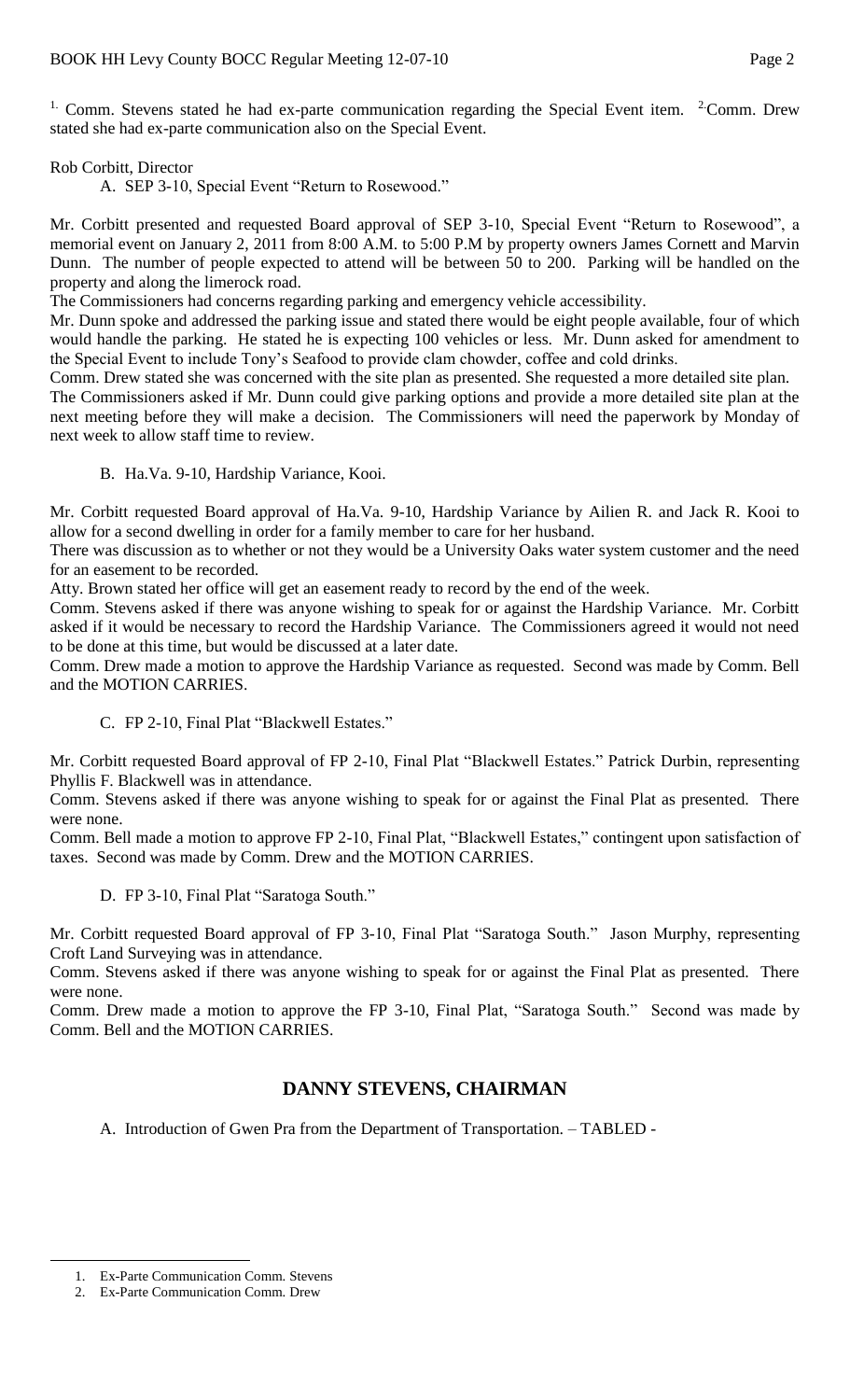# **LIZZIE R. JENKINS, EXECUTIVE DIRECTOR**

A. Invite "Roots in the City" join with the Real Rosewood Foundation, Inc. "History Day," which is an established event with no required permit, convening April 16, 2011 at the Rosewood Baseball Park/Track.

Ms. Jenkins spoke to the Board and extended invitation to Mr. Dunn and his organization to the Real Rosewood Foundation, Inc. "History Day". She then read aloud an invitation for Mr. Dunn's event not yet approved she had received and then provided the Board with a copy of the invitation.

### **FIRE BOARD, SPECIAL REVIEW COMMITTEE**

Chiefland Vice-Mayor Teresa Barron

A. Request Board direction to improve financial efficiency and the level of service in the area of Fire Protection/First Responders.

Mrs. Barron requested Board direction to improve financial efficiency and the level of service in the area of Fire Protection/First Responders. The Committee formed by the Fire Advisory Board to review the Mizell Hodges report would like to confirm the Commissioner's approval of the committee's formation, their objectives, and if they are willing to consider changes in the Fire Service. At this time, the members on the committee are: Williston Mayor Gerald Heathcoat, Commissioner Marsha Drew, Chiefland Vice-Mayor Teresa Barron, Levy County Fire Chief Rick Bloom, and Yankeetown Fire Chief Paul Shearer.

Daryl Diamond provided handouts to board members and then spoke on behalf of Peaceful Acres Civic Association. He stated they feel they have been left out of the process and would like to be included.

Comm. Bell made a motion to do the research and/or notify all municipalities they need to have representation on the Fire Advisory Board, as they are the ones who will bring the decision to this and if there is a problem within the municipality, decisions can then be made from their suggestions. Second was made by Comm. Drew and the MOTION CARRIES.

The dates of the meetings will be posted on Board of County Commissioner's website.

The meeting recessed at 10:38 A.M. The meeting reconvened at 10:48 A.M.

# **NATURE COAST BUSINESS DEVELOPMENT**

#### Pat O'Neal

A. Annual Contract for Nature Coast Business Development.

Mr. O'Neal requested Board approval of the Annual Contract for Nature Coast Business Development. Comm. Drew made a motion to approve the Annual Contract for Nature Coast Business Development. Second was made by Comm. Bell and the MOTION CARRIES.

B. Appointment to the North Florida Economic Development Partnership Board.

Mr. O'Neal requested the Board appoint someone to the North Florida Economic Development Partnership in place of former Commissioner Lilly Rooks.

Comm. Drew made a motion to appoint Comm. Bell to the North Florida Economic Development Partnership Board. Second was made by Comm. Bell and the MOTION CARRIES.

## **LEVY COUNTY SHERIFF'S OFFICE**

Lt. Scott Finnen

A. Presentation of Public Safety Leadership Academy.

Lt. Finnen gave information to the Board on the Public Safety Leadership Academy, a six-week program offered at Central Florida Community College. He stated the program could be beneficial to anyone in a managerial position within the county.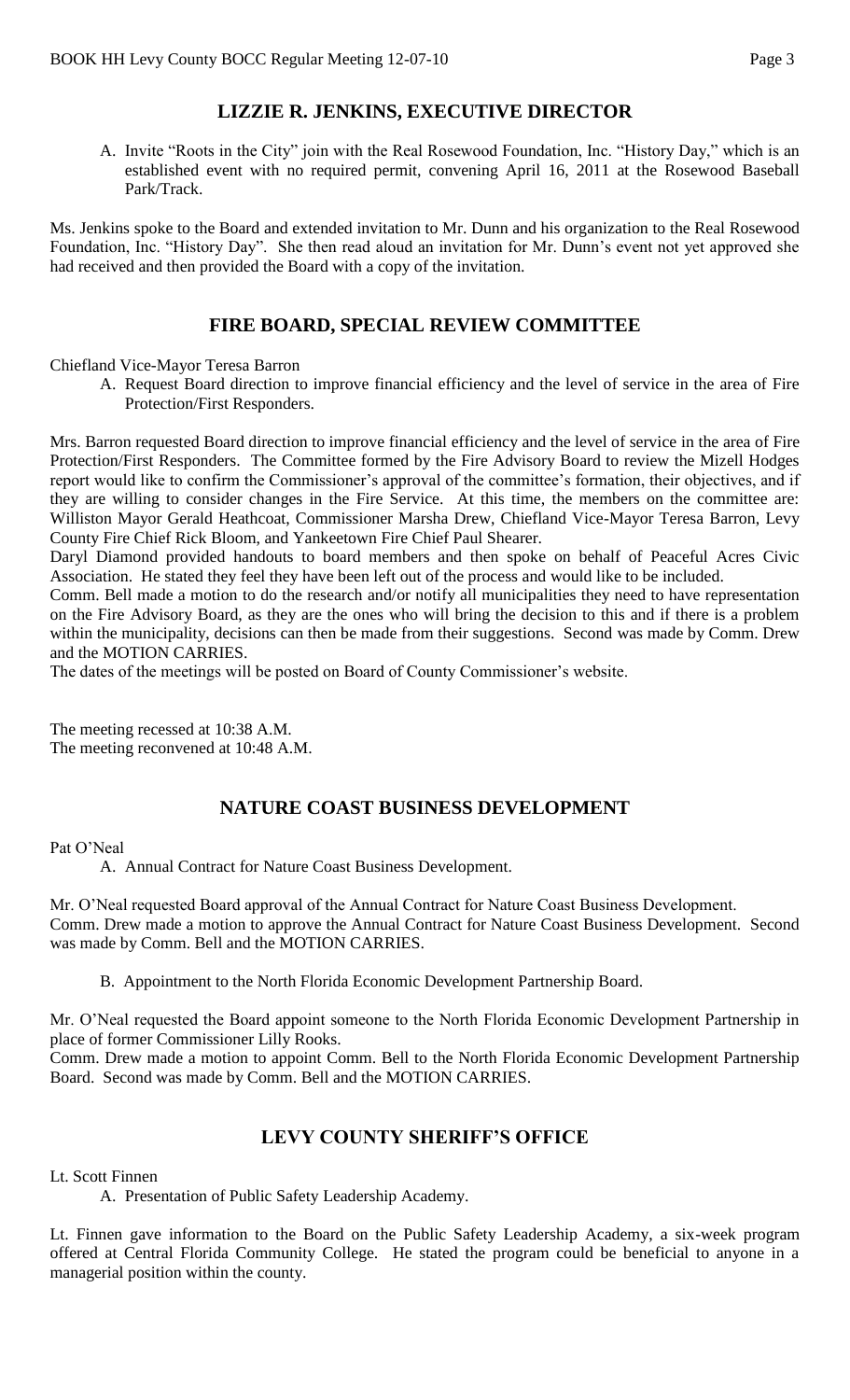Mike Colacone from Central Florida Community College also spoke to the Board and gave further information on the program.

### **PUBLIC COMMENT**

Daryl Diamond from South Levy County asked to place an item on the next agenda regarding the nuclear power plant issue. He stated he will contact the Board office to be placed on the agenda.

# **DEPARTMENT REPORTS**

### **COUNTY COORDINATOR**

Fred Moody

A. Correction of Appointments to Meridian Behavioral Healthcare and Rural Conservation and Development.

Mr. Moody stated two appointments made at the last meeting need to be changed as listed below: The appointment from Meridian Behavioral Healthcare needs to be moved from Comm. Bell to Comm. Drew. The Rural Conservation and Development needs to be moved from Comm. Drew to Comm. Bell. Comm. Bell made a motion to change the appointments as stated above. Second was made by Comm. Drew and the MOTION CARRIES.

- B. Agreement between Levy County and Davis, Monk & Company and Carr, Riggs & Ingram, LLC.
- C. Amended Agreement between Levy County and Carr, Riggs & Ingram, LLC.

Mr. Moody requested Board approval of Novation of Agreement by Substitution of New Party for Discharged Party and an Amendment to Agreement between Levy County and Davis, Monk & Company and Carr, Riggs & Ingram, LLC.

Comm. Drew made a motion to approve both the Novation of Agreement by Substitution of New Party for Discharged Party and an Amendment to Agreement as presented. Second was made by Comm. Bell and the MOTION CARRIES.

D. Resolution 2010-71 to Provide for the Appointment of a Director and an Alternate to the Board of Directors for the North Florida Broadband.

Mr. Moody requested Board approval of Resolution 2010-71 to Provide for the Appointment of a Director and an Alternate to the Board of Directors for the North Florida Broadband and read the Resolution title into record. Comm. Drew made a motion to approve Resolution 2010-71 as presented. Second was made by Comm. Bell and the MOTION CARRIES.

E. Appointment of a 2<sup>nd</sup> Commissioner to the Small County Coalition Board of Directors.

Mr. Moody requested appointment of a second Commissioner to the Small County Coalition Board of Directors.

Comm. Bell made a motion to appoint Comm. Drew to the Small County Coalition Board of Directors. Second was made by Comm. Drew and the MOTION CARRIES.

Mr. Moody stated a workshop had been set with the consultants on the Assessments on January 18<sup>th</sup> at 1:00 P.M.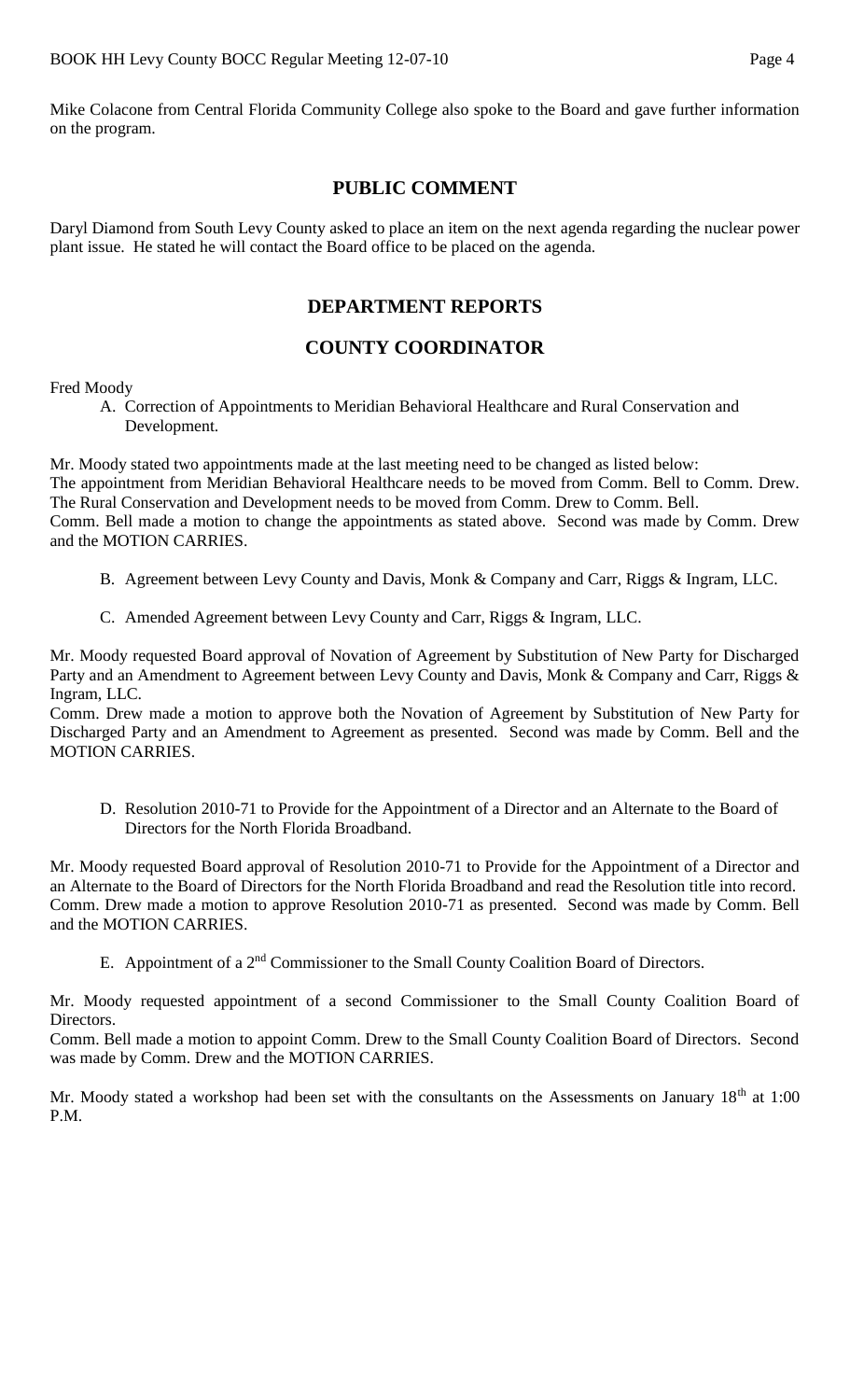# **ASSISTANT TO THE COUNTY COORDINATOR**

Dick Tummond

A. Williams Communication Service Agreement.

Mr. Tummond requested Board approval of the Williams Communication Service Agreement. He stated there are two changes in the contract as originally presented. In Section (1.)( e.) concerning replacement of radios in the event of the unavailability of parts has been deleted. The other change is regarding the response time on dispatch equipment to be increased from one hour to two hours to respond. The contract amount remains the same at \$41,138.16 for covering 329 radios and \$13,010.40 for covering dispatch equipment for a total amount of \$54,148.56 for one year, which is payable in two six-month payments.

Comm. Drew made a motion to approve the Williams Communication Service Agreement as presented. Second was made by Comm. Bell and the MOTION CARRIES.

#### **SHIP/WATER**

Dick Tummond

A. Satisfaction of Mortgage.

Mr. Tummond requested Board approval of a Satisfaction of Mortgage for Ann Santagata in the amount of \$8,332 in Rehabilitation Assistance.

Comm. Drew made a motion to approve the Satisfaction of Mortgage as presented. Second was made by Comm. Bell and the MOTION CARRIES.

B. Deferred Payment Loans.

Mr. Tummond requested Board approval of the following Deferred Payment Loans:

| Cody Cross/Audra Smith           | \$18,600 |
|----------------------------------|----------|
| Gail Musolino                    | \$ 8,840 |
| Russell S. and Jessica F. Grimes | \$15,283 |

Comm. Bell made a motion to approve the Deferred Payment Loans as presented. Second was made by Comm. Drew and the MOTION CARRIES.

#### **EMERGENCY MANAGEMENT**

Mark Johnson, Director

A. Annual Agreement between Levy County Emergency Management and Withlacoochee Regional Planning Council.

Mr. Johnson requested Board approval of the Annual Agreement between Levy County Emergency Management and Withlacoochee Regional Planning Council.

Comm. Drew made a motion to approve the Annual Agreement between Levy County Emergency Management and Withlacoochee Regional Planning Council as presented. Second was made by Comm. Bell and the MOTION CARRIES.

B. Request permission to purchase a new Portable Radiation Detection Monitoring System for the Levy County Radiological Emergency Planning Program.

Mr. Johnson requested Board approval to purchase a new Portable Radiation Detection Monitoring System for the Levy County Radiological Emergency Planning Program. The price of this piece of equipment will be \$12,195 and has been appropriated by Progress Energy in roll-over funds.

Comm. Drew made a motion to approve the purchase of the new Portable Radiation Detection Monitoring System as presented. Second was made by Comm. Bell and the MOTION CARRIES.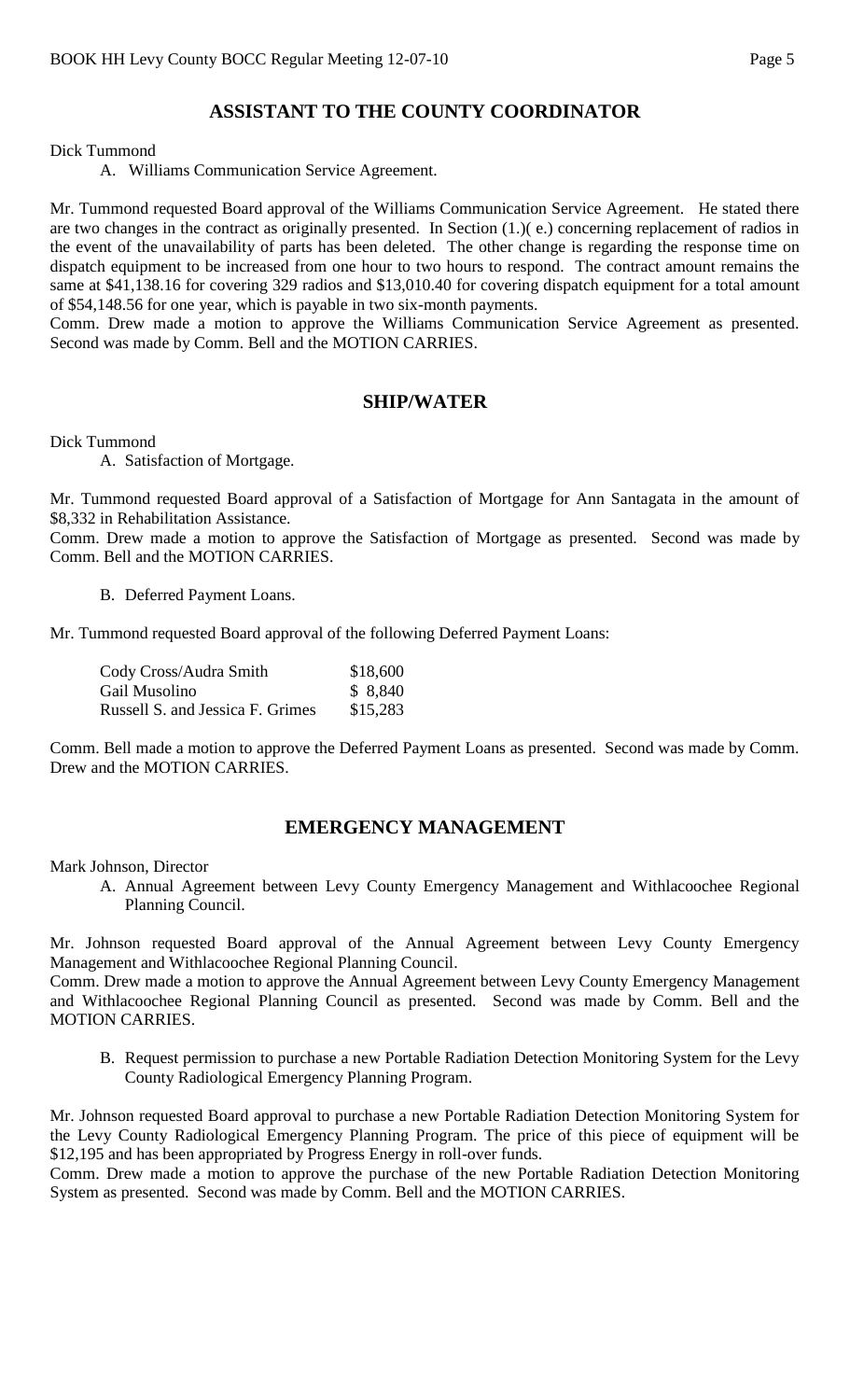C. Request to purchase a new Radiological Emergency Response vehicle.

Mr. Johnson requested Board approval to purchase a new Radiological Emergency Response vehicle with Progress Energy funds and has been approved by Progress Energy and presented the following quotes to the Board members:

| <b>Stingray Chevrolet in Plant City</b> | \$31,858.00 |
|-----------------------------------------|-------------|
| Scoggins Chevrolet in Chiefland         | \$31,962.89 |
| White Ford in Chiefland                 | \$32,117.10 |

Comm. Bell made a motion to approve the purchase from Scoggins Chevrolet, in order to do business within the County. Second was made by Comm. Drew and the MOTION CARRIES.

### **LIBRARY**

Lisa Brasher, Director

A. Request approval to appoint Virginia Meisenheimer and David Kendall to the Putnam Alachua Levy Library Cooperation Board for a period of 2 years.

Ms. Brasher requested Board approval to appoint Virginia Meisenheimer and David Kendall to the Putnam Alachua Levy Library Cooperation Board for a period of two years.

Comm. Stevens stated he is in favor of staggering Board appointments to prevent losing senior representation. Comm. Stevens asked Ms. Brasher to have the members discuss who will be a three-year appointment member and who will be a two-year appointment member and bring back to the next Board meeting.

### **ROAD DEPARTMENT**

Bruce Greenlee, Administrative Superintendent

A. Request to pursue right-of-way for  $NE$  144<sup>th</sup> Ave.

Mr. Greenlee requested Board approval to pursue right-of-way for NE 144<sup>th</sup> Ave. Comm. Bell made a motion to approve pursuing the right-of-way for NE 144th Ave. Second was made by Comm. Drew and the MOTION CARRIES.

B. Request permission to purchase three dump trucks.

Mr. Greenlee requested Board approval to purchase three dump trucks through the Florida Sheriff's Association bid with trade-in of old trucks from Nextran Truck Center in Lake City in the amount of \$325,302. Comm. Drew made a motion to approve the purchase of three dump trucks as presented. Second was made by Comm. Bell and the MOTION CARRIES.

### **ATTORNEY'S REPORT**

Anne Bast Brown, County Attorney

A. Approval of Satisfactions of Judgment for James Young, Jr. in settlement of outstanding liens for fees for incarceration (\$50 per day jail fees), in order to clear title to the property subject to the liens, and direction to hold Satisfactions without recording until settlement payment of \$1,256.34 clears.

Atty. Brown requested Board approval of Satisfactions of Judgment for James Young, Jr. in the amount of \$500 and \$1,000 for two Judgments from May, 2005 and June, 2007. Atty. Brown stated there was a local attorney who negotiated the amount of \$1,256.34 with her, which is 60% of the original Judgment amount and interest. Comm. Bell made a motion to approve the Satisfactions of Judgment for James Young, Jr. as presented. Second was made by Comm. Drew and the MOTION CARRIES.